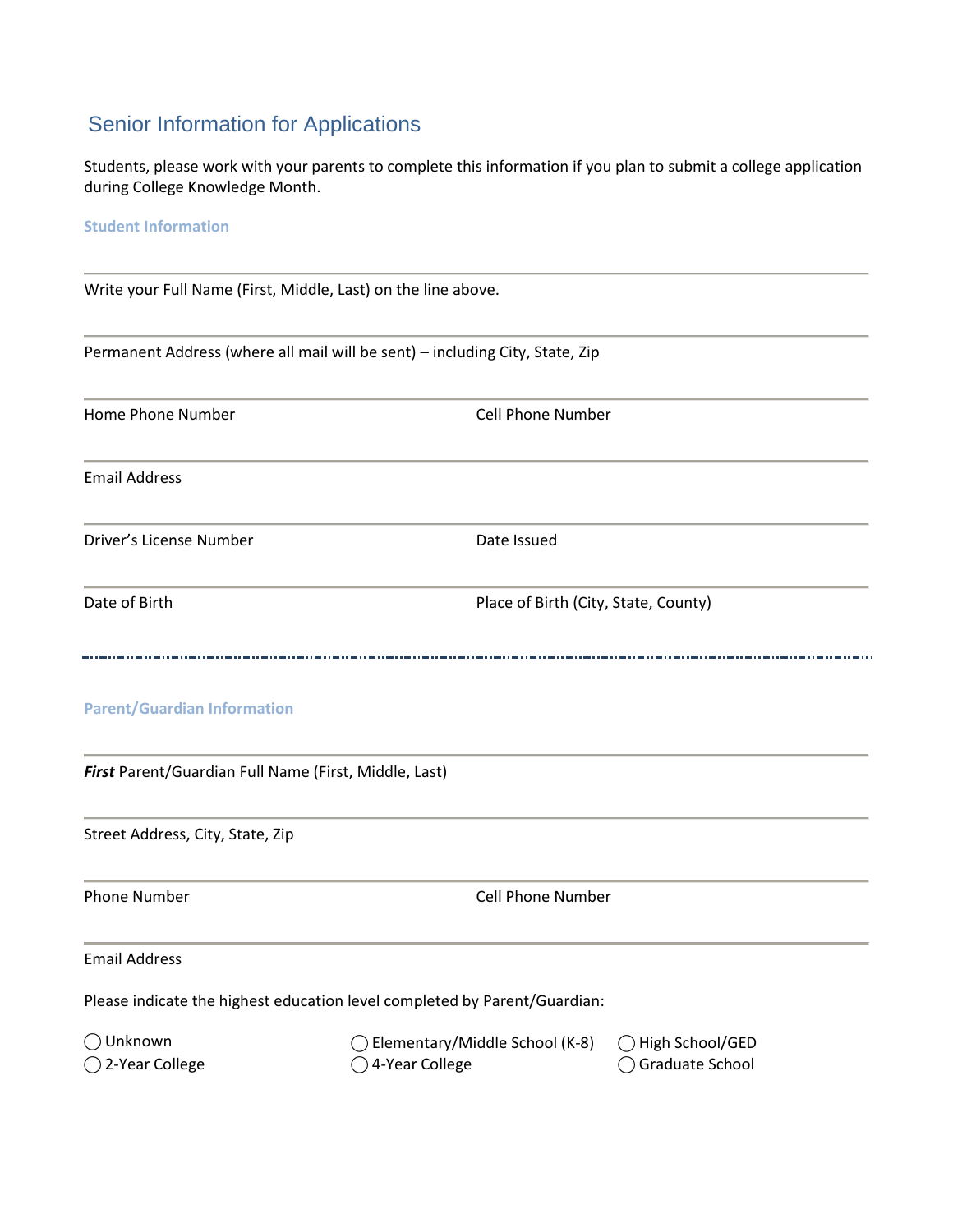| Second Parent/Guardian Full Name (First, Middle, Last) |                                                                           |                                    |  |  |
|--------------------------------------------------------|---------------------------------------------------------------------------|------------------------------------|--|--|
| Street Address, City, State, Zip                       |                                                                           |                                    |  |  |
| <b>Phone Number</b>                                    | <b>Cell Phone Number</b>                                                  |                                    |  |  |
| <b>Email Address</b>                                   |                                                                           |                                    |  |  |
|                                                        | Please indicate the highest education level completed by Parent/Guardian: |                                    |  |  |
| $\bigcirc$ Unknown<br>◯ 2-Year College                 | ◯ Elementary/Middle School (K-8)<br>○ 4-Year College                      | High School/GED<br>Graduate School |  |  |
| <b>High School Information</b>                         |                                                                           |                                    |  |  |
| Name of Current High School                            |                                                                           | <b>School Phone Number</b>         |  |  |
| Mailing Address, City, State, Zip                      |                                                                           |                                    |  |  |
| Date You Entered High School                           |                                                                           | <b>Expected Graduation Date</b>    |  |  |
| Please list any other high schools you have attended:  |                                                                           |                                    |  |  |
| High School Name                                       |                                                                           | Dates of Attendance                |  |  |
| Mailing Address, City, State, Zip                      |                                                                           | <b>School Phone Number</b>         |  |  |
| High School Name                                       |                                                                           | Dates of Attendance                |  |  |
| Mailing Address, City, State, Zip                      |                                                                           | <b>School Phone Number</b>         |  |  |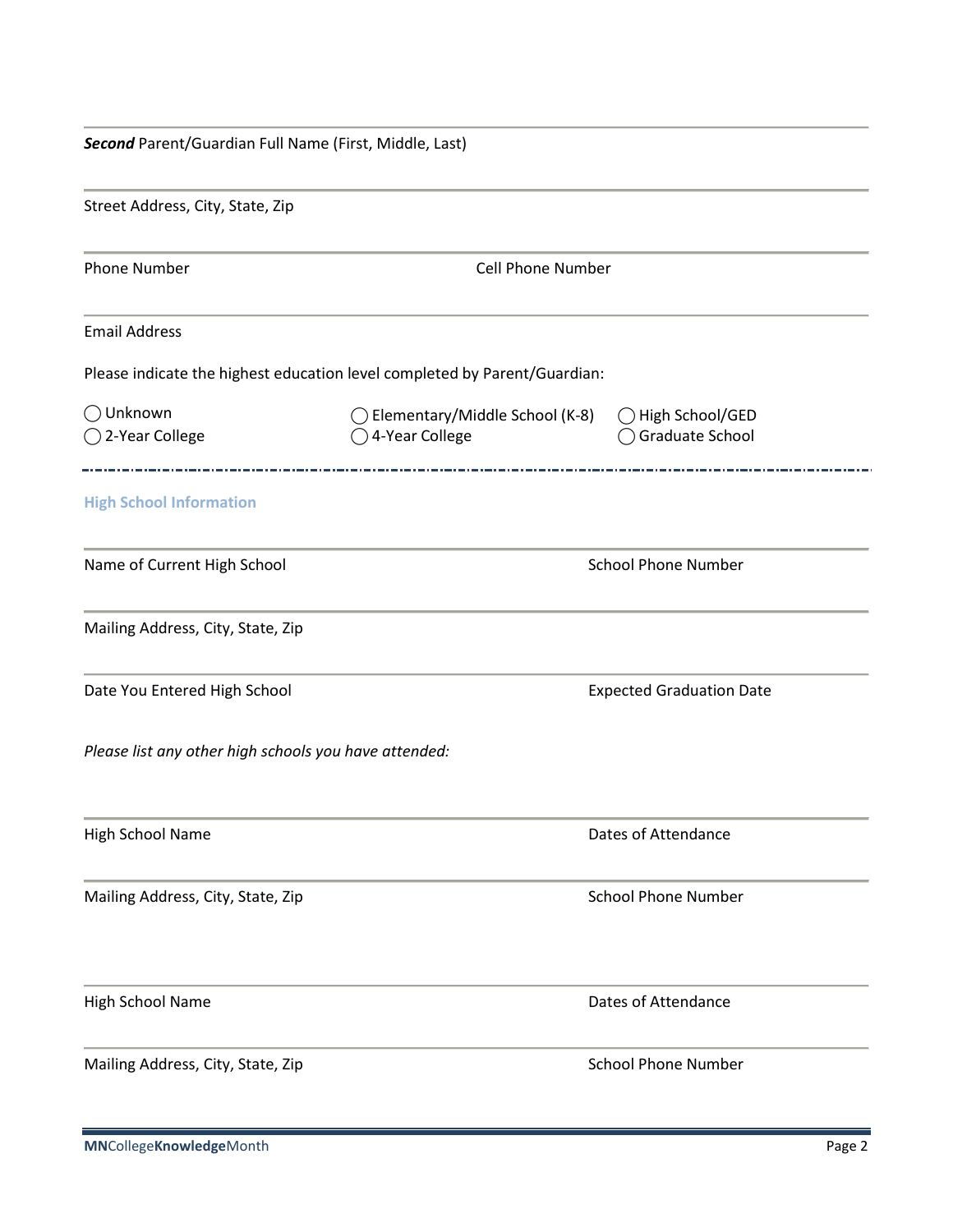**Dual Credit Information**

*List any colleges you have attended for which you expect to receive college credit.*

College Name **College Name Dates of Attendance** Mailing Address, City, State, Zip *List any college credit courses you are taking during your senior year. Please indicate whether they are AP or Dual Enrollment (PSEO, CTE).* Fall Semester: Spring Semester: List any other courses you have taken or are currently taking (summer school, online, etc.) **Standardized Test Scores** SAT Test Date (month/year) Math Score Verbal Score ACT Test Date (month/year) Composite Score